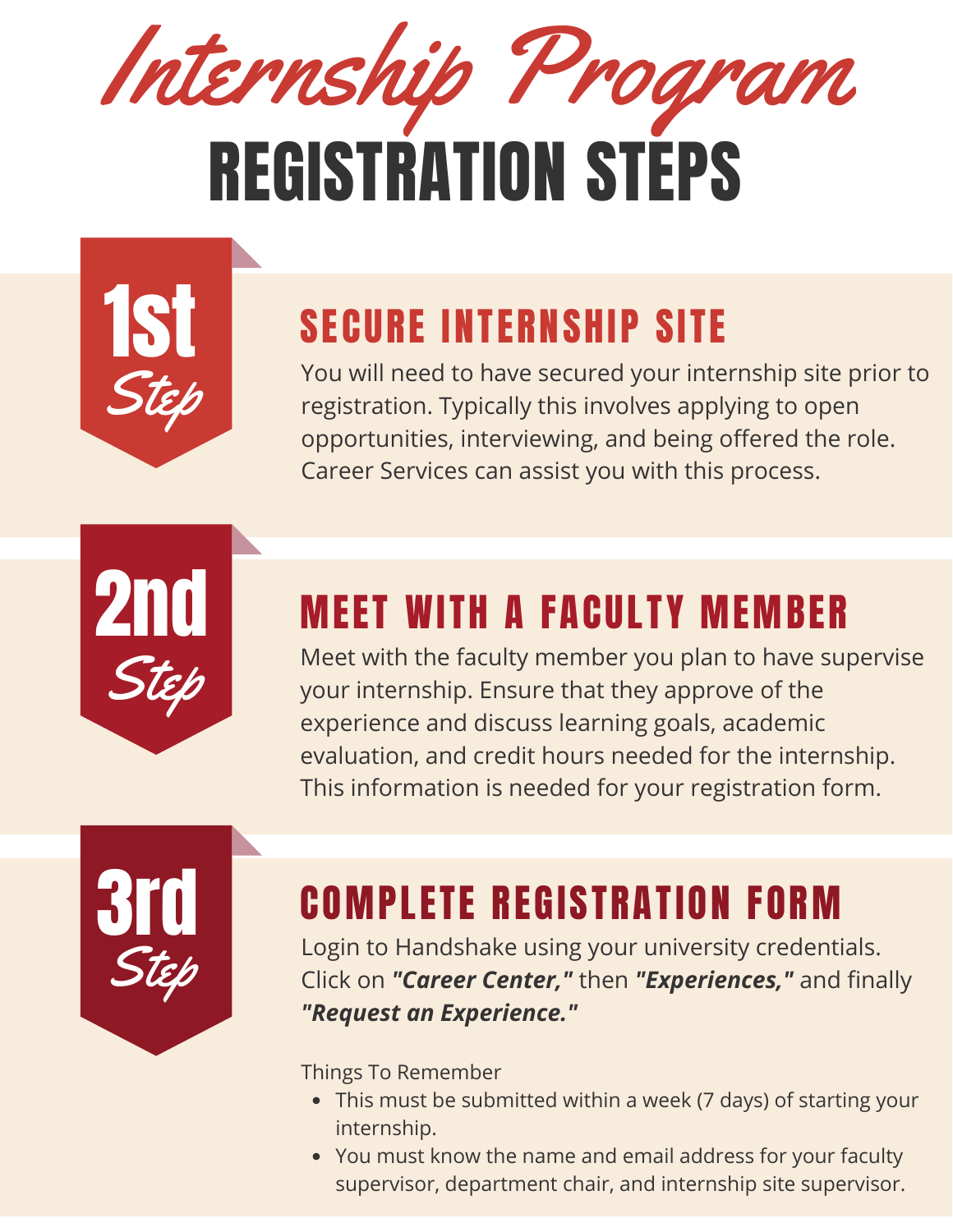



# AWAIT APPROVAL

After reviewing your submission, Career Services will start the approval process. Once all electronic approvals have been received, the Registrar will add credit-bearing experiences to your account and it will be viewable in Self-Service.



## PLAN FOR COMPLETION

After approval, you should be aware that you will be responsible for completing the academic evaluation assignments from your faculty supervisor. In addition, Career Services will require completion paperwork that will be emailed to you. You must submit these assignments to receive credit.



# **Career Services**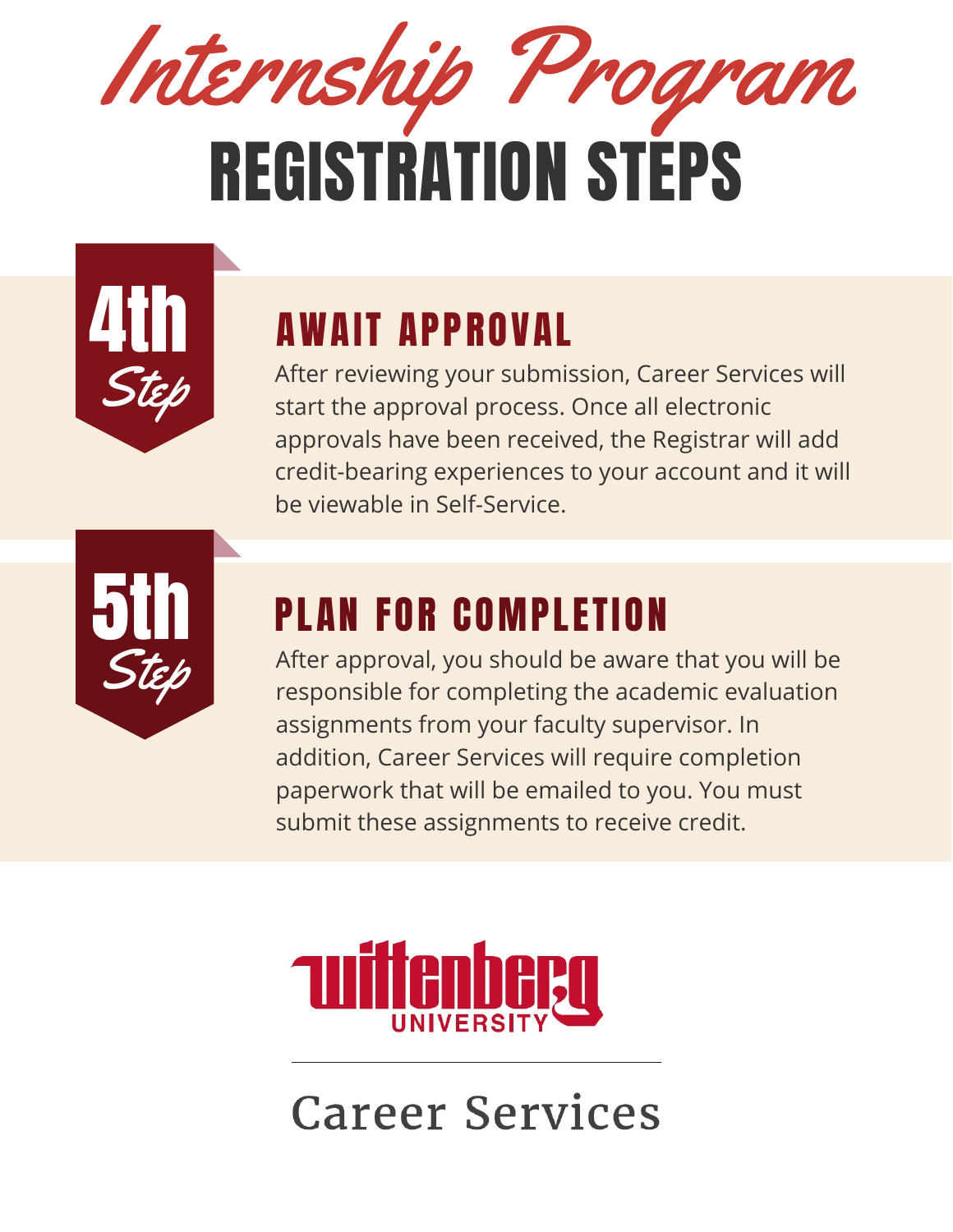

#### HOW MANY CREDIT HOURS CAN I GET FOR MY INTERNSHIP?

If approved, you are able to receive 1 credit hour for every 35 hours you work at your internship. Some majors may allow you to register for "0" credits.

#### IS THERE A MAXIMUM NUMBER OF CREDIT HOURS THAT I CAN RECEIVE?

Most single internship registrations fall between 1-4 credit hours. Students can receive no more than 10 cumulative credit hours for internships during their time at Wittenberg.

#### HELP! WHY WAS MY INTERNSHIP REGISTRATION DECLINED?

Most of the time, internships are declined for the following reasons:

- Incorrect Information: Make sure that you have listed an appropriate 1. number of credit hours and that you have filled in correct contacts for the approvals (ie. your site supervisor, faculty supervisor, and department chair).
- Lack of Job Description Details: To get a sense for the work that you will be 2. doing, you will need to provide at least a paragraph (5+ sentences) that outlines your work and key projects/responsibilities in detail.
- Weak Learning Outcomes: These should be developed in consultation with 3. your faculty supervisor. They need to be specific and show how you hope to apply what you have learned in the classroom to your internship position.

#### WHY HAS MY ADVISOR OR SUPERVISOR NOT RECEIVED AN APPROVAL REQUEST YET?

Approvals only begin after Career Services reviews the form that you have submitted. It will not begin as soon as you request your experience. In addition, approvals go one-at-a-time, starting with your internship site supervisor. Until person 1 approves, person 2 does not get a request. You can always check the status of your approvals in Handshake.